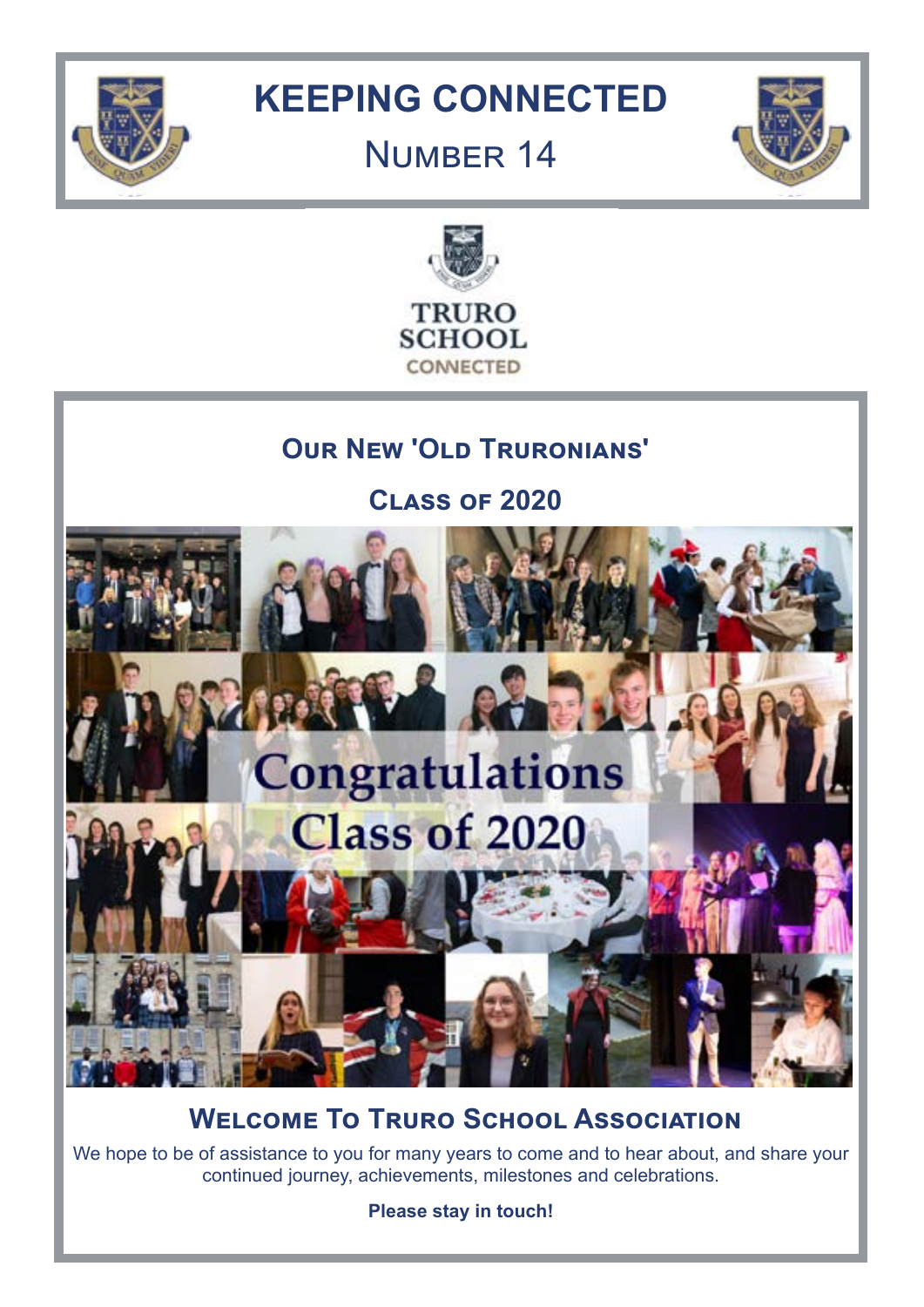#### **Truro School A-Level Results**

Congratulations to all our A-Level students who received their results on Thursday 13th July. We are extremely proud of how you have all handled this situation and, in what has certainly been a year like no other, we are pleased to report 17% of A-Levels were graded A\*, an increase of 5%, compared to a national increase of 2%. Furthermore, 43% of all A-Level grades achieved the top-level A\*/A results, with 70% graded at A\*-B. Andrew Gordon-Brown said on his final A-Level results day as Headmaster of Truro School:



*"This was not an easy or typical year for our leaving Upper Sixth, but they remained in good spirits throughout difficult times and continued to apply themselves with their customary dedication to their studies, despite not being officially examined.*

*"Following Ofqual moderation of our centre assessed grades our students have been awarded a set of results which are very much in line with the strong three-year overall school average. Whilst we are naturally delighted with such a high percentage of top grades, it is perhaps unsurprising that this national data exercise has thrown up some anomalies. We await further guidance on the appeals processes and will be pursuing these vigorously where we feel our students have been assigned a grade below that which they deserve. This unusual results day brings into even sharper focus the fine qualities of this group of young adults who leave as well-rounded individuals who have been accepted into a broad range of excellent universities and who are well equipped to lead fulfilling lives."*

**(Comment made prior to the Government's revision of the grading process.)**

Read the full story: **[CLICK HERE]( https://www.truroschool.com/latest-news/a-level-results-day/ 
)** 

#### **Truro School Employment Opportunities**





**TRURO** 

**SCHOOL**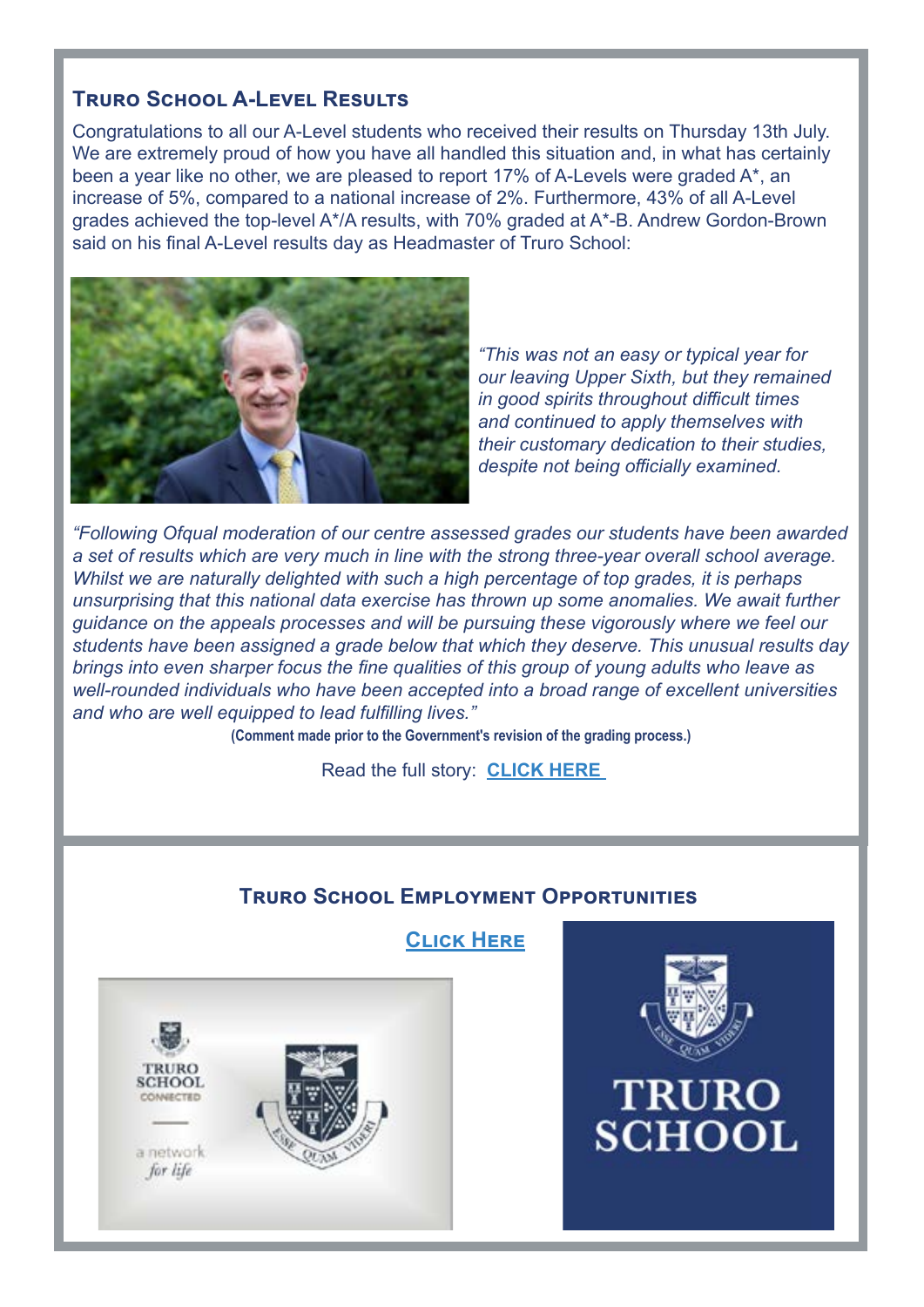## **DR DAVID PENCHEON CO75 - PUTTING CLIMATE CHANGE AT THE HEART OF Healthcare**

#### **(LSHTM 1987-1988) Wins The BMJ Outstanding Contribution to Health Award**



David Pencheon CO75, founder director of the Sustainable Development Unit (SDU) for NHS England and Public Health England, has won The BMJ Outstanding Contribution to Health award this year.

The BMJ Awards are the UK's top medical awards, recognising and celebrating the great work being done by healthcare teams and individuals across the UK to improve patient care and public health.

David Pencheon has been a world leader of efforts to tackle the climate emergency from within healthcare. He led the setting up of the NHS SDU in 2007 at a time when very few had the foresight to make sustainability and climate a priority. In the process he has been a major contributor to putting health at the heart of climate action globally and also to making climate action a normal and now essential responsibility for all healthcare professionals.

The SDU devised a way of measuring the carbon footprint of every aspect of healthcare in England and supported

organisations in redesigning how care is delivered to reduce emissions. This work continues and has meant that the UK is able to take on the challenge of working towards a target of net zero carbon emissions.

David grew up in Cornwall and was a student at Truro School from 1968-1976. After qualifying as a doctor he went on to the London School of Hygiene and Tropical Medicine before moving into public health medicine. He held various public health roles before setting up and leading the SDU from 2007 until his retirement. David is an Honorary Professor at the University of Exeter.

Dr Fiona Godlee, Editor in Chief at The BMJ said: "David has been an inspiration to the many people within healthcare working to tackle the climate emergency and has inspired and encouraged the next generation of healthcare professionals working in the field of sustainability.

With so many pressing issues, including now the covid-19 pandemic, we must not let the real and present threat of global heating slip down the agenda. So, I am particularly pleased that this year's award goes to David, as someone who has so effectively championed climate action in healthcare and helped to normalise climate change and sustainable development as a health issue - not just an



environmental issue."

We look forward to seeing more about David at the Awards Showcase video celebrating the 2020 winners and giving greater insight into the winning projects in the Autumn <https://thebmjawards.bmj.com/>

David has kindly given us permission to connect him with Sarah Finnegan, Head of Biology and Medical Pathways lead as part of our TS Connected initiative. David's knowledge and experience will no doubt be of great benefit to our current pupils and recent leavers.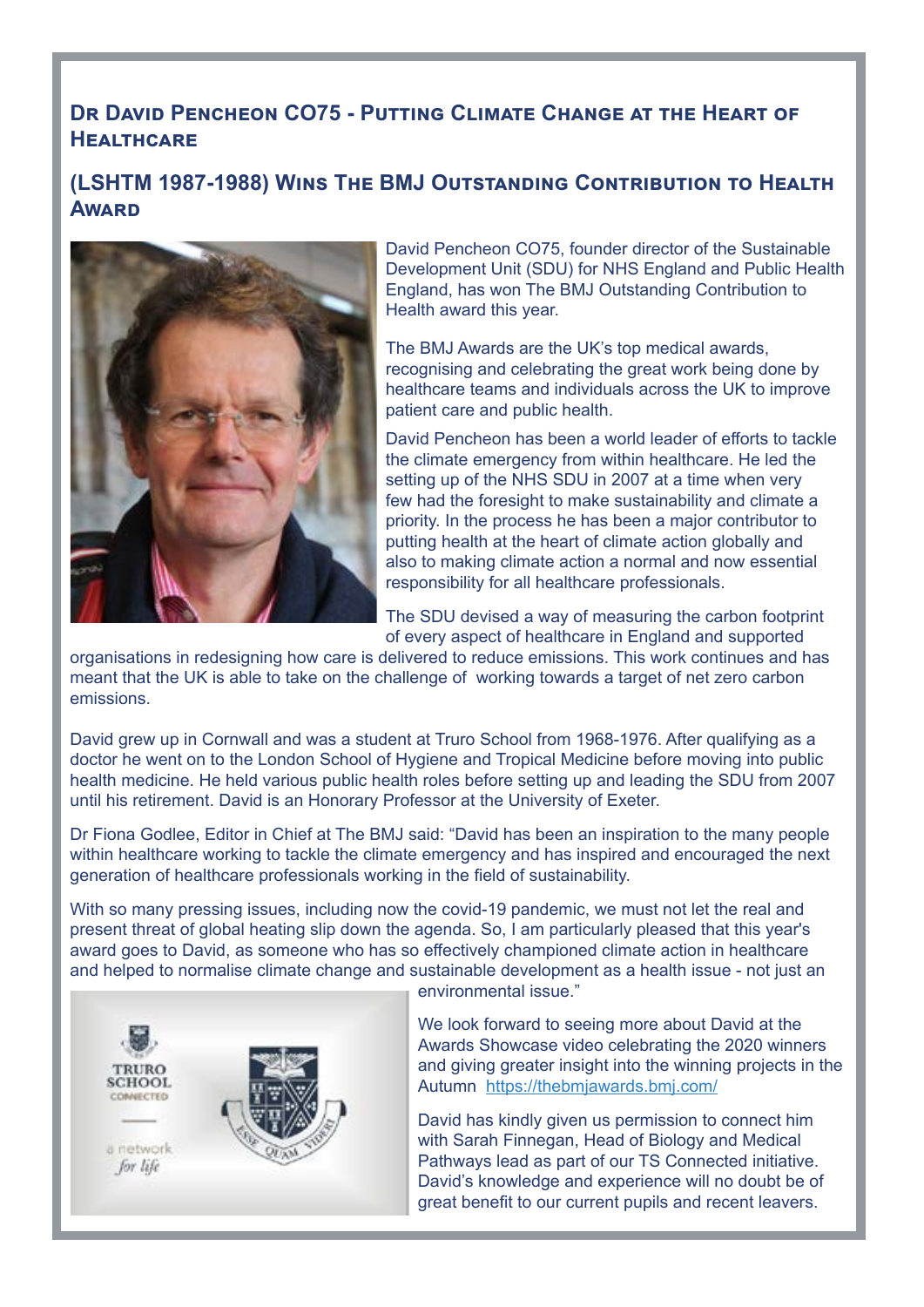#### **OLD TRURONIANS ACROSS THE GLOBE**

#### **Andy Buchan CO95**

Since 2006 Andy Buchan has lived in the United States. He now resides in Mukilteo, Washington State, about 30 minutes north of Seattle. He and his brother Matthew attended Truro School; Andy left in 1995 and Matthew in 1998.

*"I have fond memories of being at Truro School. As I look back on my time there I recall it being filled with so much activity. There was great camaraderie between the boys (it was all boys when I was there up to Sixth Form when the girls arrived)!"*

*"I was very engaged in sports during my time there. I played badminton, football and rugby and remember well the energetic and sometimes, a little scary, coaching, by Mr. Hunt! I loved the inter-house rivalry and of course being in Smith we often emerged victorious. I also* 



*remember CDT class and how awesome it was we got to use such great facilities and actually make things."* 

*"I loved the campus and the grounds - it was always so pleasurable to be out during break and lunch times either in the courtyard or on the terraces."*

Whilst at school Andy enjoyed sciences, especially physics. At the time he wanted to join the air force and was a cadet the entire time through school. "I loved flying and so naturally was drawn to the sciences including physics and electronics which I took at A-level along with maths (which was a necessity though I certainly did not excel at it!)"

After leaving school Andy went to the University of Hertfordshire and went on to gain a BEng in Aerospace Systems Engineering. Following that he started his first job with what was BAE Systems working as a missile design engineer. *"This was an amazing first job where I applied my degree immediately and was lucky enough to travel the world and work on some fantastic projects. Although I almost changed my degree at the end of my second year to become a lawyer! I was working for a*  law firm to pay my way through college and was fascinated by law, but I stuck out the hard maths and *finished my bachelors. I later earned a Master's degree from Loughborough University. Ironically, in my management roles in more recent years I dabble with more legal work than I ever do engineering!"*

Andy now owns and runs a management consultancy company, [Deep Blue Strategic Advisors,](https://www.deepbluestrategicadvisers.com/) helping small to medium sized aerospace and defence companies with strategic growth, winning new business and mergers and acquisitions. He also has a small start-up technology business focusing on new composite technologies that will help make urban mobility (flying cars / taxis) a reality.

#### **Is there any advice you could offer anyone considering a similar life or career path?**

*"I would highly recommend an engineering degree. It is so versatile and you open up so many options later in life having the technical background and grounding. You can learn "business" on the job but it's harder to start on the business side and truly pick up the science and engineering as you go."*

Andy is a proud family man, married to Kristen, with two children; Julianne (10) and William (6).

 *"My wife kristen is a successful business woman and a director at a large aerospace company also and both my children make me proud every day."*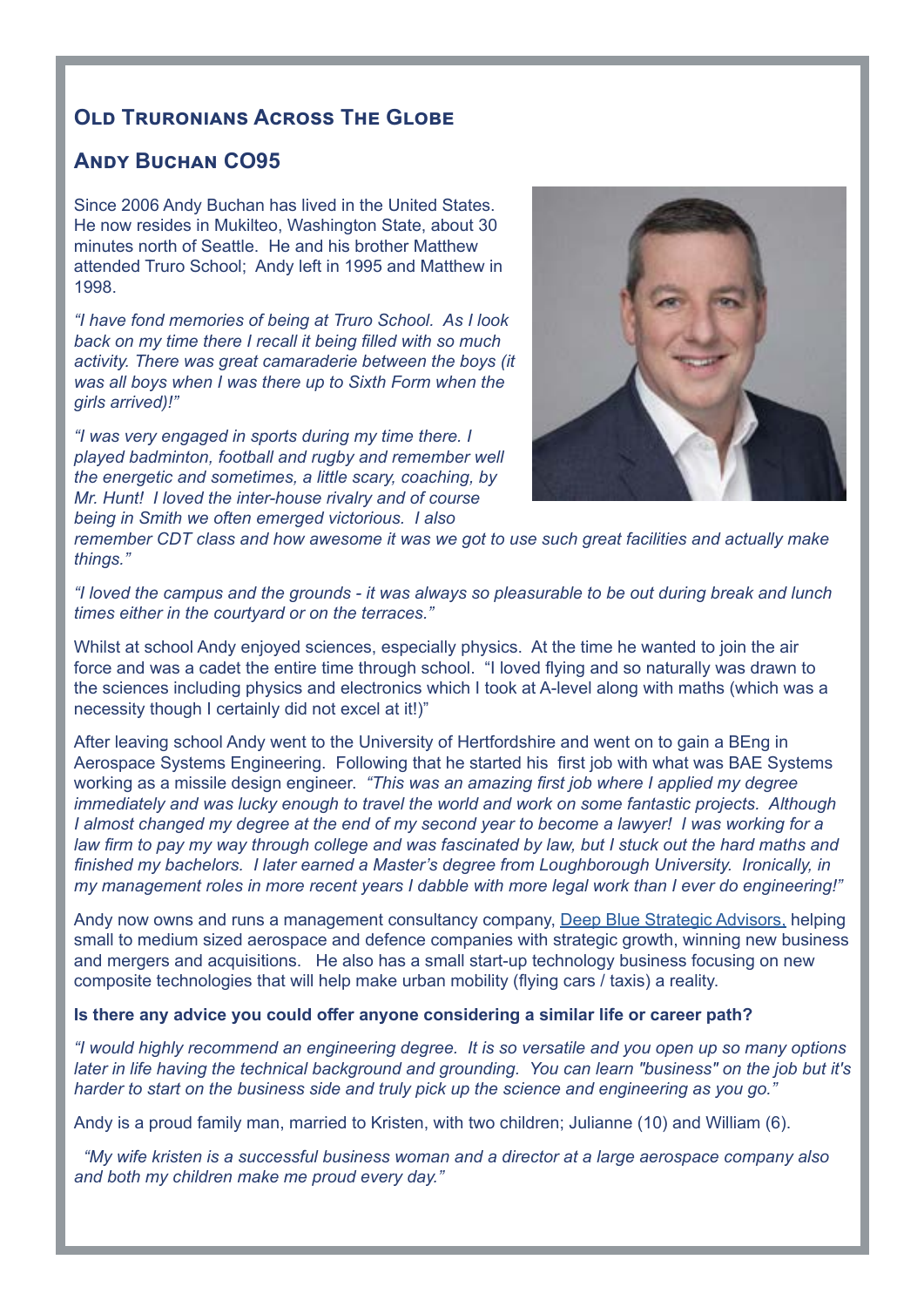He is also proud of his career and told us: *"I was very lucky to be mentored by some great individuals which helped me accelerate my career path and achieve many successes. Having spent much of my career supporting the defence industry I am very proud to know I have been part of teams that developed and delivered products and solutions that support our service men and women around the globe."*

Andy still has links with Cornwall. His parents, grandmother, aunt, brother and his family all still live in the county so he tries to visit with his family at least once a year. He has only re-visited Truro School from the outside, to show his children – we have asked Andy to let us know when he next visits so that we can give him and his family a proper tour.

In his spare time Andy enjoys golf and walking and looks forward to time spent with his family, just enjoying his children growing up.

#### **Do you feel your time at School, or anything about your time here, helped you to progress in later life?**

*"I think Truro school definitely gave me the right grounding and start in life with the right ethics and morals to succeed later on in life. Today I still hold the phrase Esse Quam Videri closely!"*

## **Truro School Connected**

## **a network for life...**

Truro School Connected aims to provide a life-long networking community consisting of Sixth Form students, Old Truronians, and current and former members of the Truro School Community to assist with careers advice, guidance, work placement opportunities and networking links.

**a network for life...**, extending beyond school - one that not only helps our Sixth Form but also enables our younger alumni access contacts across the globe who can, in partnership with Truro School, assist and advise with future career planning.



**Our network for life...** programme has many facets – for example our younger alumni continue to seek advice and mentoring from members of Truro School Connected but can also offer advice about their experiences of university to Sixth Form students about to make their first big decision.

We appreciate that not everybody is able to visit the school to chat to our students about their career but there are other very important ways that you might help. Perhaps you could offer to assist our careers team by reviewing CV's, conduct mock interview, host a table at one of our business lunches (remotely), with Post 18 options days, our careers convention, present at our lecture series, offer work experience or an internship, or just chat with a student and explain what your role entails by coming to one of our TS Connected social events.

If you can help, or indeed would like to receive help and guidance, in any way, big or small, please complete the online form just **[CLICK HERE.](https://www.truroschool.com/oldtruronians/truro-school-connected/)**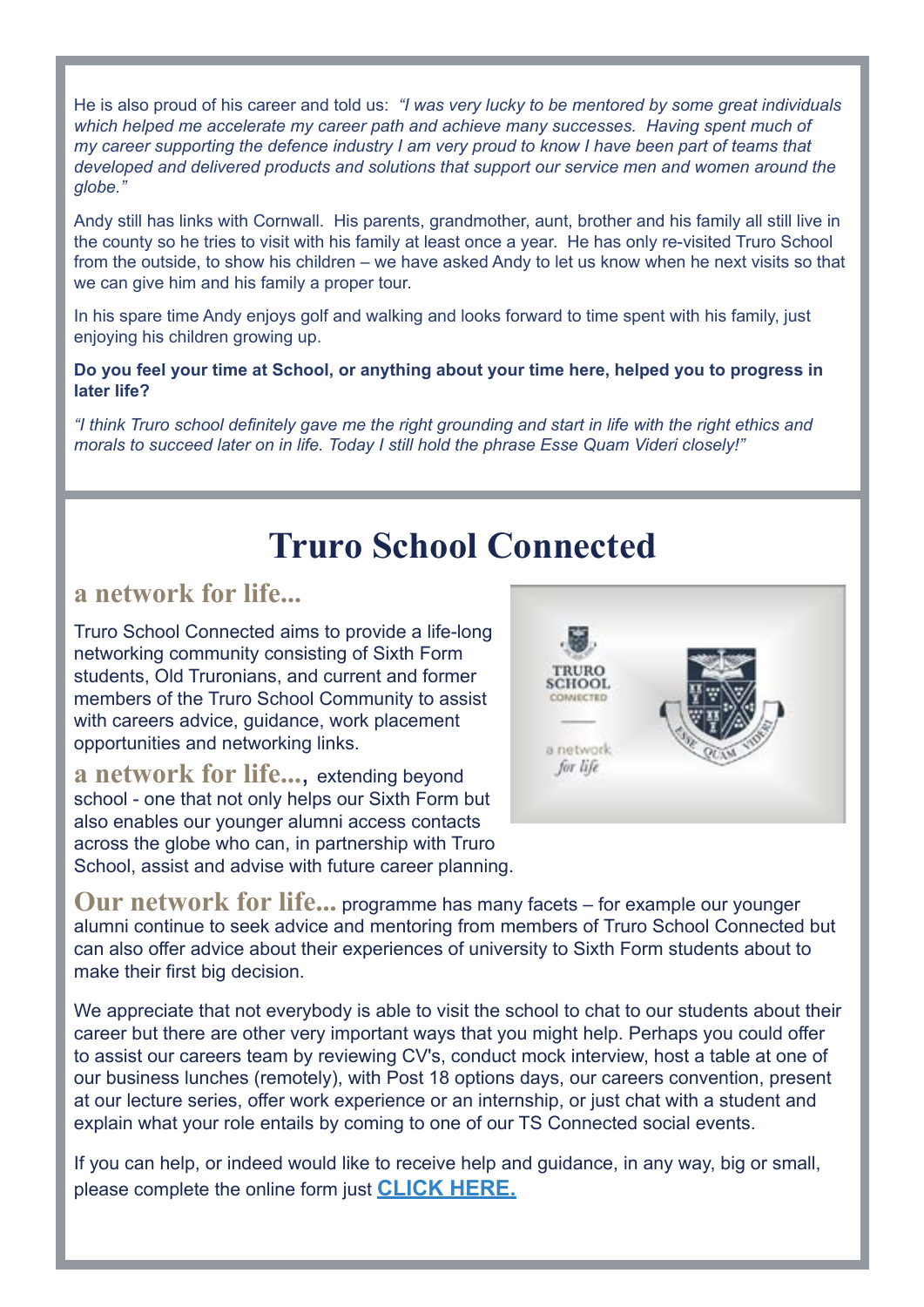## **ALUMNI ACROSS THE GLOBE**

#### **Phil Rowe CO97**

#### **Golf Coach, Swanson California Polytechnic University Golf Programme**

Old Truronian Phil Rowe has been selected as head men's coach of the Swanson California Polytechnic university golf programme. Phil, who was promoted this year, previously coached in Las Vegas where he spent four years as assistant coach for the men's golf program at Stanford, his alma mater. Phil was instrumental in helping University of Nevada, Las Vegas return to the top, winning its first championship in 14 years in 2016.



After leaving Truro School, Phil was at Exeter University for a year before being recruited across the pond to Stanford University. He returned after eight years of competing on various golfing world tours, including a five-year stint playing on the professional circuit in France. Phil won four worldwide tournaments as a professional, including a pair at the Open de La Réunion, and was ranked ninth by the Allianz Golf Tour in 2009.

Phil was also the attached touring professional golfer for the more local Trevose Golf & Country Club near Padstow from 2005-2010.

Whilst at Stanford, he was a two-time 'Academic All-American' at Stanford, captained the team as a senior and posted team-low scoring averages of 72.8 in 2001 and 71.8 in 2002.

Phil played for the England Boys Team at age 16, and competed with the Great Britain & Ireland Boys Team in 1996 and 1997. He accumulated 30 team match representations (caps) for the England Men's Team.



**For those who may be interested in finding out more about becoming an academic athlete or are simply thinking of pursuing a life in the USA – please get in touch and we would be happy to connect you with Phil.** 

Email: **tsa@truroschool.com**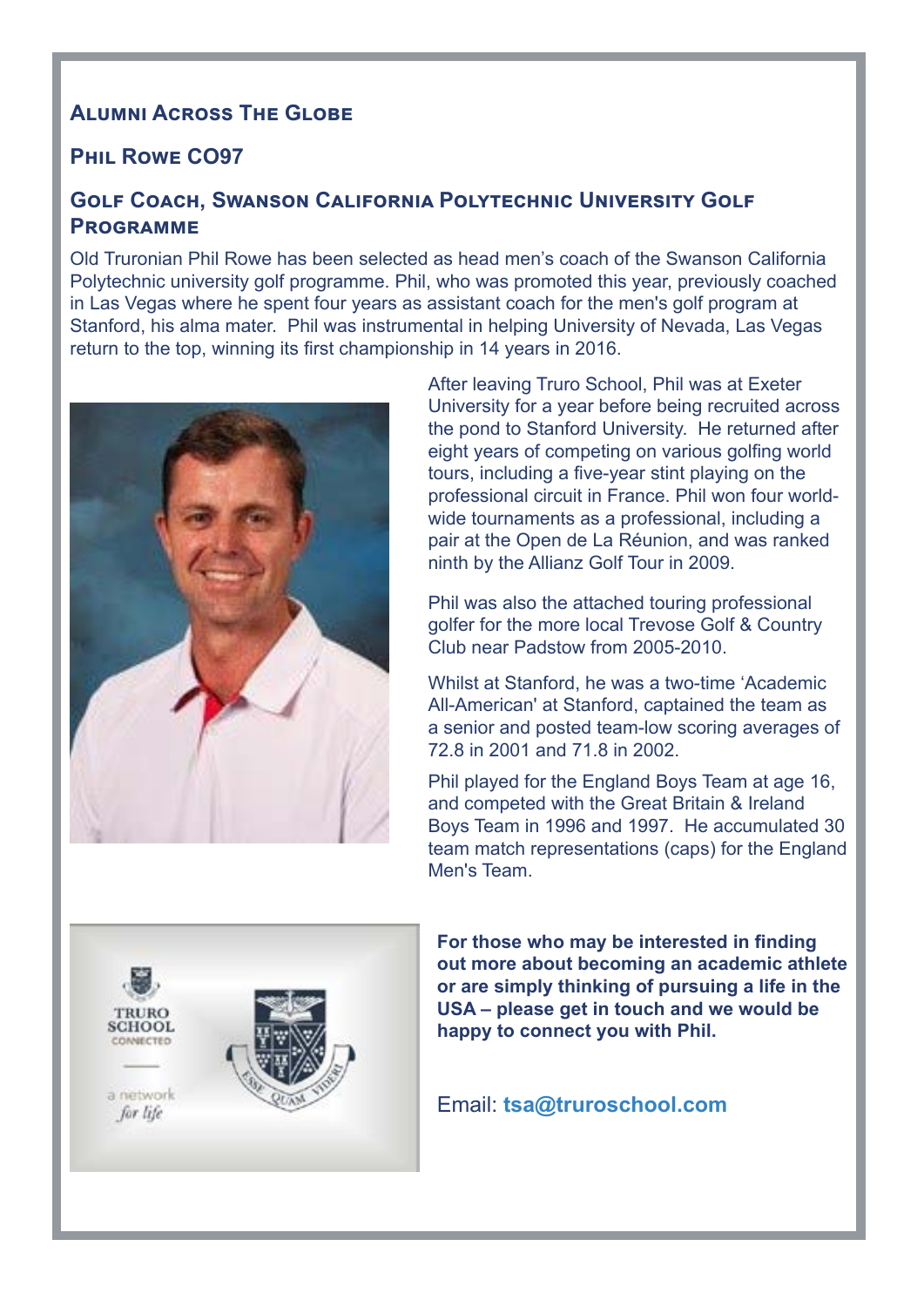## **Professor Neil (James) Hawke CO63**

## **General Editor of the Encyclopedia Of Environmental Health Law**

#### **Working On Coronavirus Legislation**

I was intrigued by the memories of what was so-called 'food' during my time at school between 1956 and 1962. It is difficult to add to the catalogue of culinary calamities described by Stuart Bird, Stuart Sylvester and Martin Corner, all contemporaries of fond memory. My only contribution to the debate is to recall the infamous 'Quantock' brand of jam, dispensed from huge cans.

After Truro School I did my 'A' levels at Cornwall Technical College, as it was then known, before completing a first degree in Law at Hull University.

Thereafter my first taste of higher education was as a junior lecturer in London before an appointment as Senior Lecturer at what was then Leicester Polytechnic. In the early 1970s I completed a Ph.D. in Law at Nottingham University while on sabbatical after which I was appointed Reader in Law. Later, in what became De Montfort University, my specialism was Environmental Law. In between teaching commitments, various books and articles, and conference papers in the UK and overseas, time was spent on secondment advising governments then outside the EU on the requirements of the Community's environmental laws. From 1989 I was appointed Head of Department and Professor of Law.



Retirement was in 2005 since when my wife and I have divided our time between Brighton and Falmouth, allowing me to keep in touch with Cornish relatives and friends, and my home town of St Ives. In retirement I spend time researching and publishing in maritime history – I come from a sea-going family – as well as travelling and following flat racing. I have visited the School (and Nicky) on a couple of ocassions and look forward to doing so again in the future when times allow.

Since 1989 I have been General Editor of the Encyclopedia of Environmental Health Law, published by Thomson Reuters and aimed at practitioners who can choose a hard copy in five volumes, or an online version. Just now I am heavily involved in analysis and application of the ever-expanding body of Coronavirus legislation. Rarely does a day go by without a new set of regulations requiring attention. What is striking is the extent to which detailed regulation of everyday life is demanded in the face of the pandemic. The pace of legislative change is such that very careful attention is required to ensure that amendments and revocations are consistent in order to produce a coherent and easily understood body of law.

*Neil Hawke CO63*

*Thank you for getting in touch Neil, and good luck with the ongoing legislation!*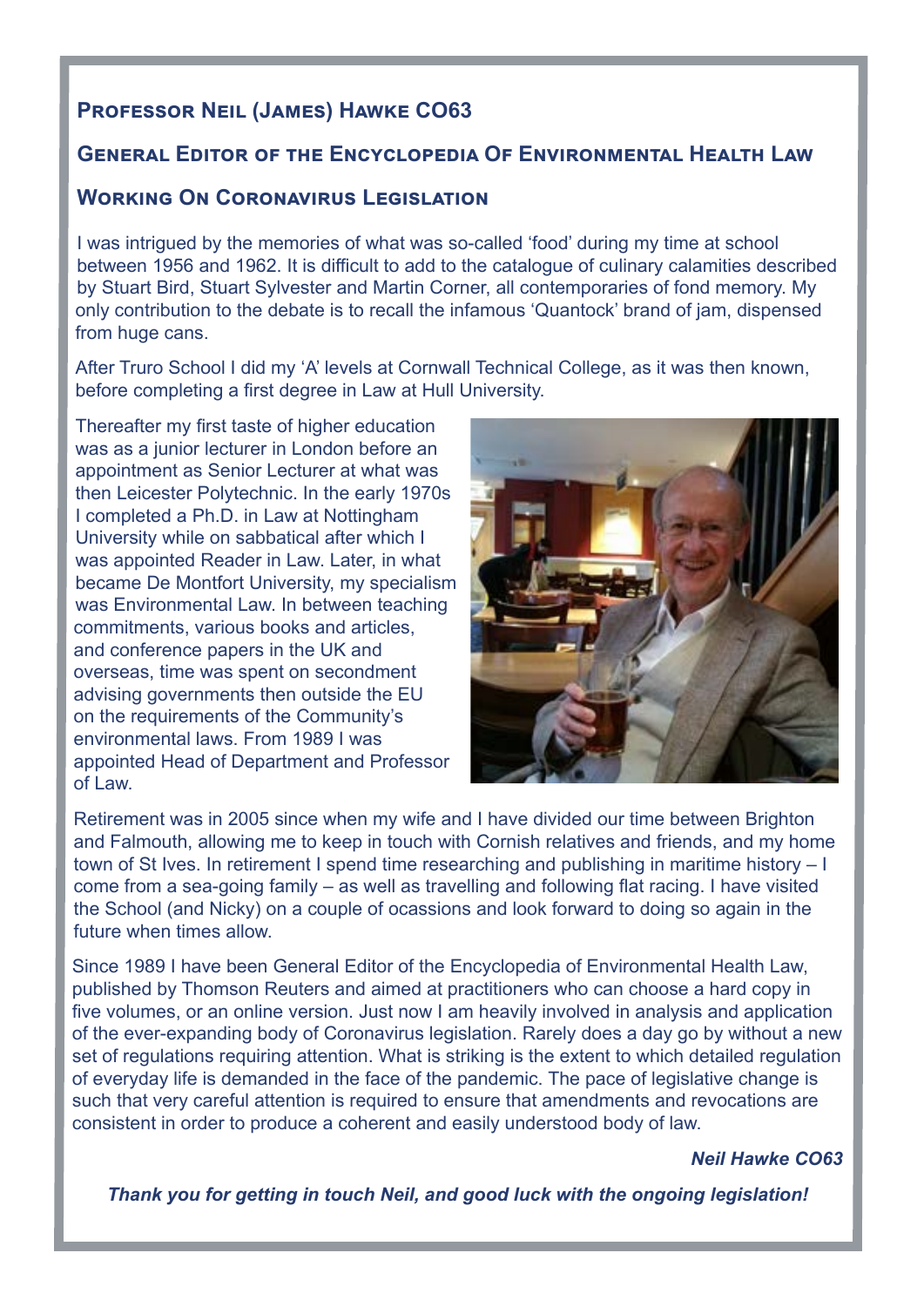## **Kerry (Alwyn) Stephens CO65**

#### **Recollections of Truro School Days & His Journey to Retirement**

I was sent to Truro School from my home in the West Midlands as my mother had relations in Cornwall and my uncle (Colin Nunn) attended in the 1940's. At that time Truro School had the benefit of grant aided status, which meant that there was a pretty broad social background amongst the pupils



In my day there were three streams with classes of about 30 each year; the top stream would have half a dozen or so boarders and the bottom the same number of day boys. The middle stream was equally balanced. The day boys, often from less advantaged backgrounds, were of course the cream of the 11+ group from a wide area and a range of backgrounds around Truro. It perhaps helped us all to understand that social class had nothing to do with either academic, or sporting, ability.

I arrived at Pentreve boarding house in 1958. While probably nicer than the other first year one, Poltisco, it was a very long hike to the classrooms, up Trennick Lane (the front path was out of bounds) across the school and then down the rather treacherous path. If you forgot something it was not a five-minute trip to collect it.

In the first year there were two exams. The first, at the end of the first half term basically decided your fate academically for five years. If you did badly enough to be in the bottom stream you were likely to be stuck there until "O" levels. The second exam at the end of the first year determined between the top and middle streams. I made it, unexpectedly, into the top stream (just). In that stream you skipped the third year and took "O" levels a year early. I believe this was abandoned not long after I left - a good thing! In my case I made it to "O" level, but rebelled in the Sixth Form, did no work and left with three dubious "A" levels. My sons, (one of whom is a teacher), regard this as abject failure, although I point out that there has been serious grade inflation since the 1960's. However, I did have a great time in the Sixth Form.

While not exactly Dickensian, the school was only just emerging from a post war world; the overstuffed dormitories in the junior houses, the soulless vast dormitories in the senior school and the dining hall with its serried ranks of long tables and benches. The food was also pretty dubious, served out of beaten up metal trays by the heads of table - but we all survived and had the benefit that you appreciated good food in later years. There were "treats" of chips on Wednesdays and Saturdays (to fortify for school matches in the afternoon) and butter for Sunday tea. Looking back I suppose it was a rather Spartan existence compared to the comparative luxury enjoyed by my sons (a relatively recent experience as I had my children late in life) with their own rooms and multiple food choices in the dining hall.

Not being a native Cornishman I still recall the winters with horror at what seemed like nonstop rain and rugby pitches that were quagmires, particularly what was then the Colts field.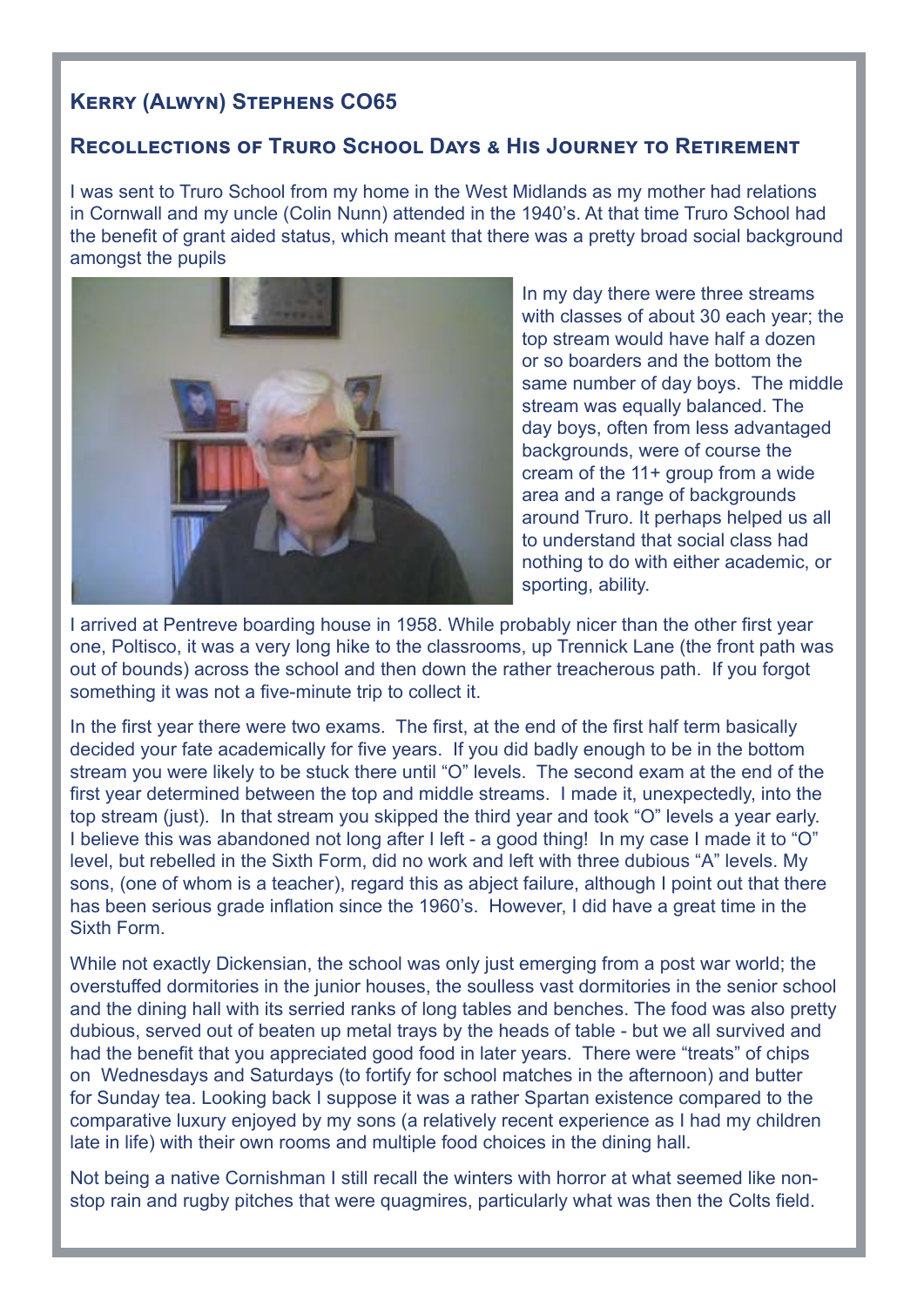However, there were a couple of very cold winters with a lot of snow and in the winter of 1962/63 the start of the spring term had to be deferred because the pipes had frozen.

Although I did not take full advantage of it, the teaching was high quality, helped by first class raw material for the teachers to work with from the 11+ local scholarship students. Those who stand out in my memory include M. Laupretre, my form master for three years, whose efforts have left me with a smattering of French some 50 years later; Mr Simpkins, whose double history periods were essentially lectures from memory, although taking notes in those lessons could lead to writer's cramp, such was the volume of noteworthy material he communicated. Mr Marshall, who struggled instil Latin into me, succeeded against the odds in getting me through "O" level, whereas Mr Wilkes failed to do the same with German. Then "Slotty" Wicks (how did he get that name?) who taught me English for five years. He had a wicked sense of humour and was always keen to champion the achievements of those from less advantaged backgrounds. He also fined me, what seemed then a king's ransom, for returning to school "tired and emotional". In those days alcohol was very much frowned upon, and smoking was a serious sin (sadly I did both) which made my final year one of never ending battles with Mr Monks, my then housemaster.

Overall the school prepared me for the world of work, particularly my first job as an articled clerk to a small West End firm of accountants, which was seriously Dickensian. Most of the staff were articled clerks, cheap labour, ruled with a rod of iron by a long serving chief clerk, who sat in the same room and did not permit any talking except on client matters and resented you as you gained more knowledge. The partners were addressed as "sir" and audience was only permitted at their invitation. In many ways I was lucky to choose accountancy. I wanted to be a lawyer, but I could not get articles to train, and I ended up in accountancy training in 1964, when it was far from being a fashionable profession. Post qualifying, I joined what was then one of the "Big 8" accountancy practices to specialise in corporate taxation, which I have done throughout my career. This firm was also a bit Victorian - the partners had their own private corridor and you knew you had "arrived" when the aged senior managers called you by your Christian name. In the nine years before I was admitted to the partnership the firm must have quadrupled in size. I took early retirement after 25 years as a partner from what had then, post a couple of mergers, become PwC. By then I had had enough of "big end" accounting, which involved a little too much travel for my taste,(mainly the USA and Northern Europe). I advised some household names as well as a lot of very large, but not well known, corporations and was engaged in a number of high profile transactions, which today, because of their comparatively modest values, would hardly rate a mention in the financial press.

I did intend to retire, but was offered a number of part time posts, which I accepted. One of them has turned into a second career as I am still working for the company even though it filed for bankruptcy eleven years ago. My experience has involved litigation in North America including the interesting experience of giving a deposition in accordance with US legal practice and then being questioned on it for two days in a room with twenty odd lawyers representing the various factions, asking what was in my mind when I wrote particular emails from many years before, and having had no forewarning of what might be raised. This was followed by giving evidence in probably unique circumstances where the US and Canadian courts sat together, via video link, hearing the same evidence, as I gave my evidence via video link from London. Thankfully the issues have now been resolved and after seventeen years retirement finally beckons! I will now concentrate on keeping nature at bay in the overly large garden my wife visited on us when we moved house from London suburbia to a market town in the East Midlands.

#### *Kerry Stephens CO65*

*Thank you Kerry for taking the time to share your lovely recollections.*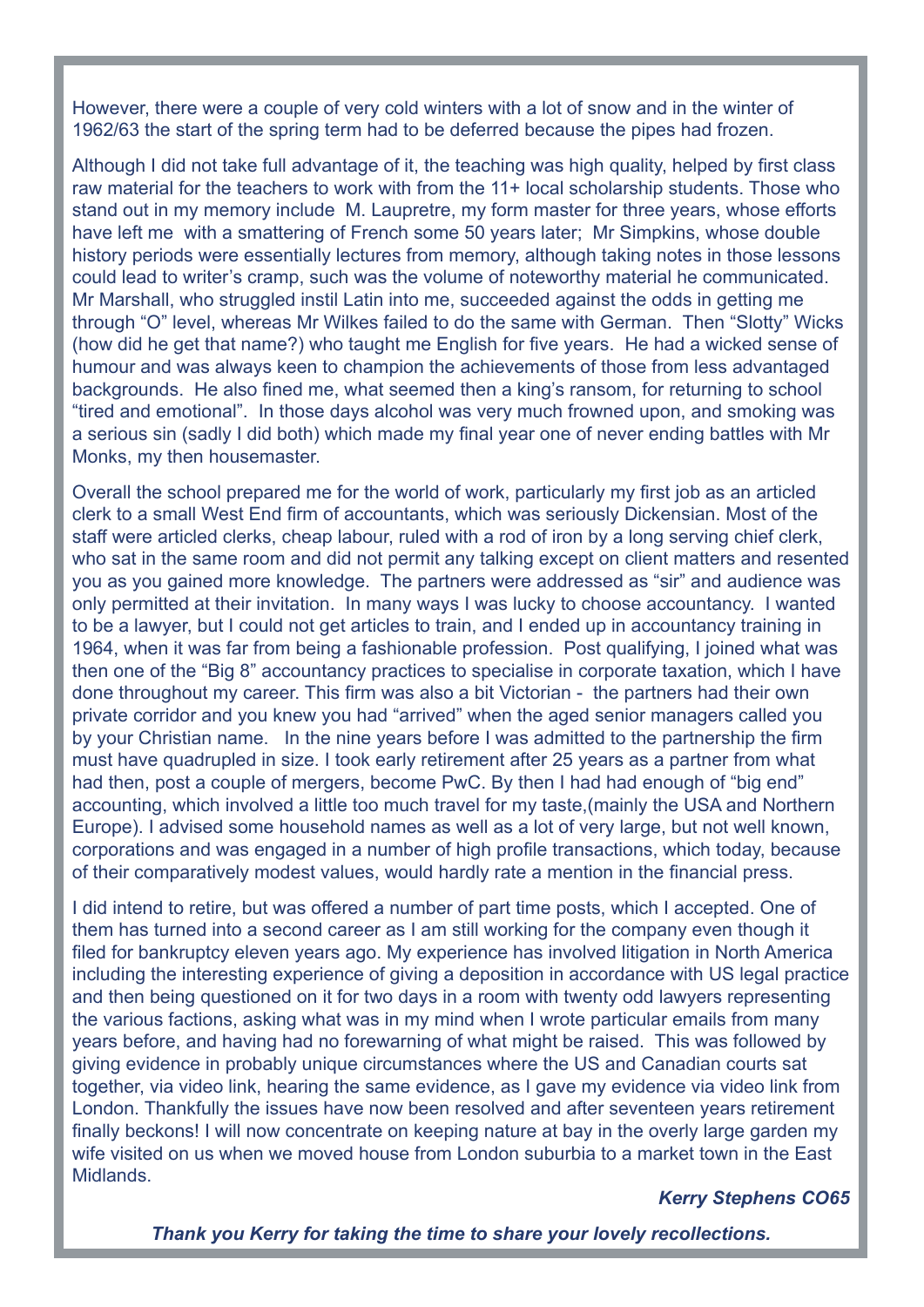#### **INFORMATION:**

**The Government Grant Scheme ran from 1945-1976 and was replaced by the Government Assisted Place Scheme 1980-1997 when it was abolished.** 

**In 1999 Headmaster, Guy Dodd, launched a campaign to raise funds for the Truro School Endowment Fund with the aim of continuing to offer support, via means tested bursary awards, allowing those children whose families could not afford the fees, to benefit from a Truro School Education. Many young people have benefited over the years and to this day over 100 children currently receive means tested bursary assistance as a result of Guy's foresight.** 

**In 2017 the Truro School Foundation (TSF) and the Development Office was set up by Headmaster, Andrew Gordon-Brown, to continue the work of the Endowment Fund, guided by a board of trustees with Guy Dodd at the helm until January 2020. Now Graham Hooper (Old Truronian parent) is Chairman of the Board, assisted by 12 trustees all of whom are passionate about continuing Guy's vision and addressing the social mobility issue. Since the launch of TSF in 2017, over 20 Foundation Awards have been made, helping to widen access to Truro School.** 

**If you would like to learn more about the Foundation contact Nicky Berridge (Clerk to the Trustees) or Graham Hooper (Chairman) by emailing: foundation@truroschool.com or visit the website: [CLICK HERE](https://www.truroschool.com/foundation/)**

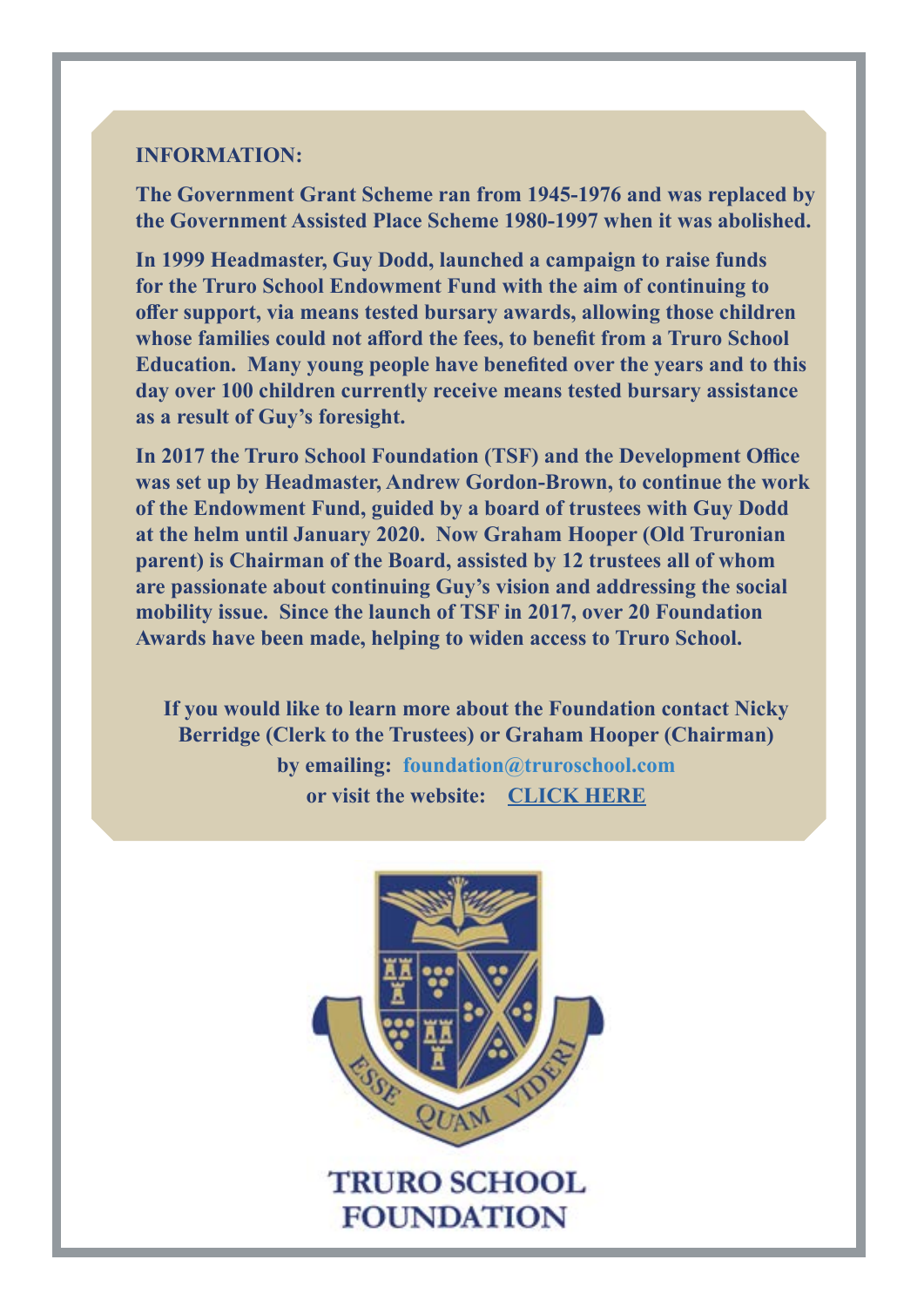## **A CELEBRATION OF THE LIFE OF GUY DODD**



## **SATURDAY 24TH OCTOBER 2020**

#### **Please Register Your Interest To Attend**

The Foundation Trustees, Governors and new Head, Andy Johnson, would like to invite you to Truro School's service to honour former headmaster, Guy Dodd, who sadly passed away earlier this year.

It is very difficult for us to make definite plans for this ceremony, given the current COVID-19 situation, and the ever changing Government guidance regarding large gatherings.

At present we hope to hold an outdoor gathering which will include the planting of an oak tree in the school grounds. The ceremony will be attended by Guy's family and friends and *hopefully* anyone else who would like to join in this tribute to a dear friend and former colleague, (guidance permitting) followed by a Cornish Cream Tea. It may only be possible to hold a small gathering, so sadly we are unable to guarantee that we will be able to accommodate all. If you would like to be added to the guest list, please let us know by emailing:

## **foundation@truroschool.com**

Nearer the time, we will contact all those who have indicated their wish to attend, with more information.

## **FOND FAREWELL**

**Tony (Joseph Anthony) BOWDEN**

**02/12/1938 – 06/07/2020**

**TS 1947 - 1955**

Tony, aged 81 years died at home in Harrowbarrow on July 6th 2020 after fighting with courage and tenacity to recover from two major operations. He shared 58 years of happy marriage with Anita and was the loving father of Simon and Allen, loving grandfather to Genevieve and Josie and loving father-in-law to Mandy and Sharon. Tony worked for Legal & General for many years in Truro. The family hope to have a celebration of Tony's life at a later date.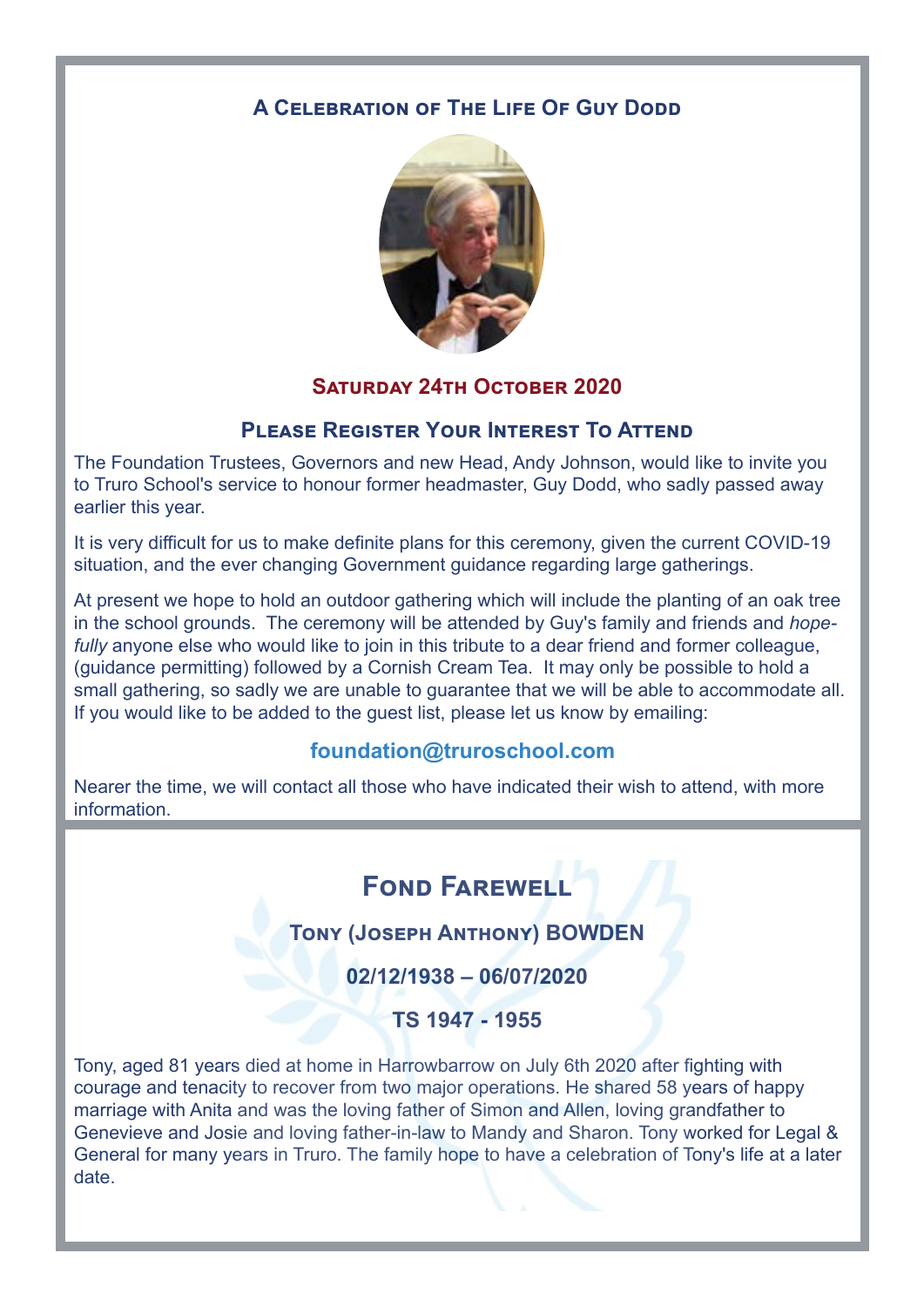#### **Author & Former Truro School Teacher, Iain MacDonald, Visits Former Headmaster Paul Smith**

Iain MacDonald, teacher turned author, recently visited former headmaster, Paul Smith at his



home in Norfolk.

Paul said: *"It was good spending time with Iain and I have now read his novel which is a good beach read. I am sure there are a few characters that I recognise from my Truro School days! "*

#### **Mentoring Mr Singleman**

Iain, who taught English and drama at Truro School from 2001-2015, has recently published his first novel. **Mentoring Mr Singleman** is set in and around a Cornish School, and certain elements may feel familiar to Truro School staff and alumni.

*"I have always wanted to write about teaching," says Iain, "and it struck me that while school stories are perennially popular with both adults and children, they tend to be written with the focus on the students, with the teachers providing a kind of colourful backdrop. I wanted to reverse that – to write about teachers, and what teaching is like, although I also have a small group of student characters who comment on the action and provide a bit of a sub-plot.* 

*"In my teaching career I have also known of* 

*several staffroom romances – some perfectly routine and some less so - and I always felt how difficult it must be to carry on a courtship of any sort under the noses of several hundred adolescents. This seemed to me like good basic material for a novel."* 

**Mentoring Mr Singleman** is essentially a love story between two young-ish English teachers with differing educational philosophies. Dave is a bit laid back, not over-fond of marking, and resistant to the current fashion for measuring educational outcomes. Kate, on the other hand, is career focused and happy to buy into a more data-driven approach, and her first impressions of Dave are that he's a cynical slacker. It's clear from the beginning of the novel that one or both of them will have to compromise if they are going to find enough common ground for a happy ending, and the uneven progress towards that compromise is the subject matter of the novel.

While Iain has drawn on some aspects of his time at Truro School for his material, (there's a Shakespeare festival and a debating competition, and the physical geography may feel familiar), he stresses that neither the school itself, nor individual staff and students, are represented in the novel. "I deliberately set the novel in a different type of school, a state academy located vaguely in the Penzance-Newlyn area. There are some educational politics in there, common to all schools I suspect, and people may fancy they detect aspects of folk they know here and there. But I was keen to avoid portraying anybody I had worked with - I enjoy excellent relationships with my former colleagues and I'd like to keep it that way!"

Iain has a track record of published work, both short fiction and journalism, but this is his first attempt at a full-length novel. He had some early success when a short story was published alongside pieces by Alexander McCall Smith and Ian Rankin – both of whom went on to write multiple best-sellers.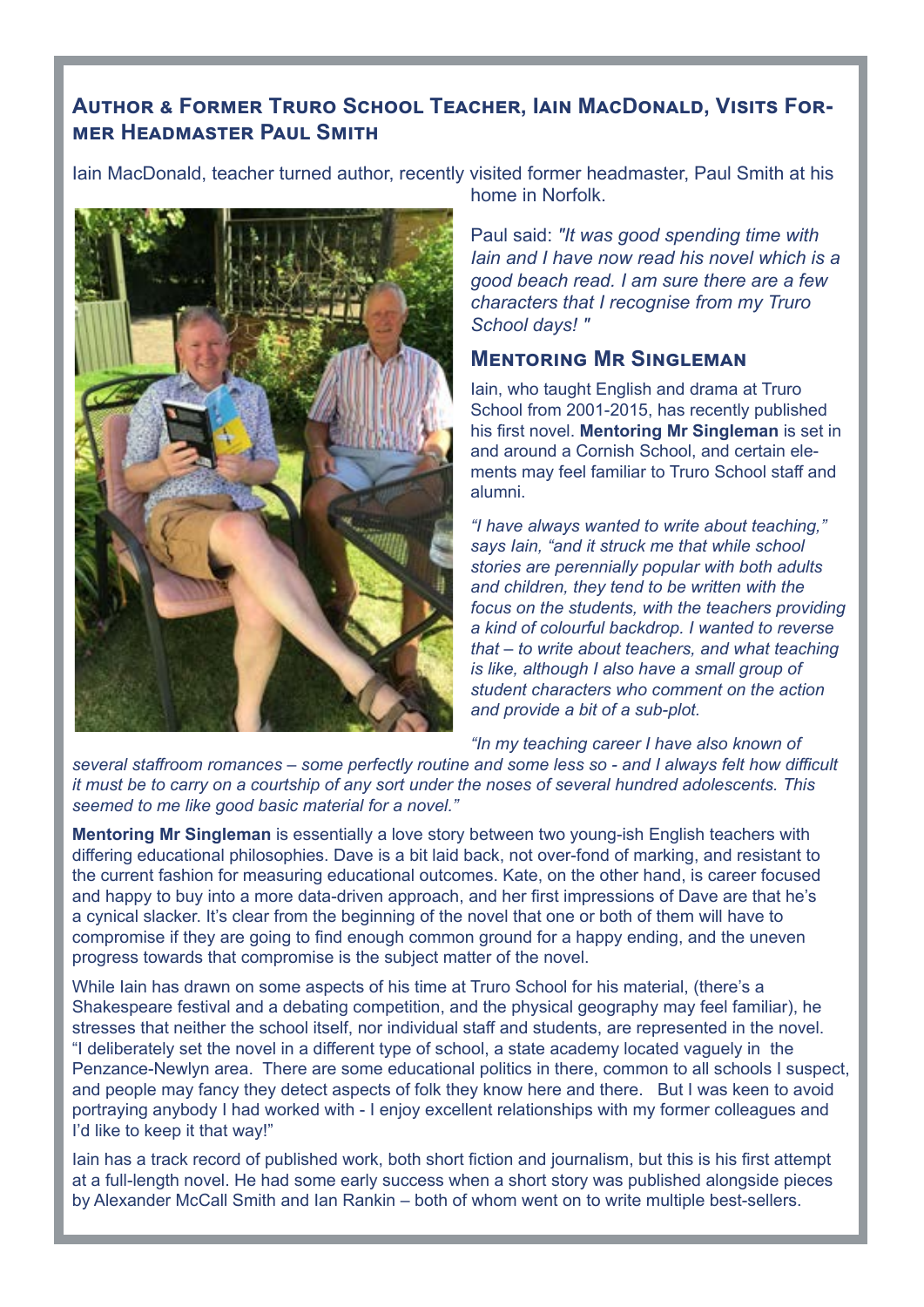

*"At that time I had a young family," he says, "and full-time writing really wasn't an option, so I just did bits and pieces as and when I could. It's interesting though that in terms of style that early story was not dissimilar from the one McCall Smith submitted, and in many ways the style of this book has similarities to his work. It deals with an ordinary situation with a light, wryly humorous touch, and that's an aspect of McCall Smith's writing that I admire."* 

Below is a short extract from the novel. It describes Kate's first experience of the Shakespeare festival, and should strike a chord with anybody who has left Truro School in the past decade.

The theatre is buzzing. The main auditorium is filled with mums and dads, aunts and uncles, for the reputation of Shakeyfest precedes it, and even the most disengaged parent, who might rarely cross the threshold of the school, is not insensible to the significance of their offspring uttering (or, as is sometimes the case, stuttering) the immortal words of the Bard on stage. The lighting box is also packed, principally with the considerable bulk of Harrison Roche, but with the remaining space occupied by his minions, peering anxiously at their tech scripts, going over the sequence of the first few cues in their heads. The various form groups in their differing states of readiness are disposed around the theatre block according to Mr Singleman's legendary battleplan, copies of which are sellotaped to walls and pillars in the hope that this might ensure compliance. It never has in the past, but Mr Singleman lives in hope.

Issy and Sammy are both there, Issy in her school uniform as Dave's form prefect, invested for the evening with the responsibility of marshalling the various groups from changing room to backstage area and back to their allotted space in the auditorium when their twenty minutes upon the stage has been duly strutted and fretted. Sammy is in black, his job tonight being to run the backstage area, troubleshooting any prop or set issues, and supervising the setting and clearing of the stage by the Year Seven techies. This small army of stagehands, who are too junior to be employed in anything more complicated than scene-shifting, are a troublesome team of theatrical goblins who do not entirely respect Sammy's authority, and who from time to time have to be encouraged with a sharp word or the threat of physical violence. Raphael D'Allesandro is flitting around with a serious expression on his face, and Kate has the impression his principle concern is not the success of the evening but the security of his departmental real estate.

Kate is backstage with her cast, already changed into their minimalist costumes of black jeans or leggings and brightly coloured tee-shirts, though at present these look rather odd in the soft red glow of the backstage lights. They are a gentle crew, with the exception of Caliban, who is being played by Lily Tregunna's cousin, and who revels in her role as an earthy spirit given to colourful cursing and snarling gesture. Kate herself is growing anxious that, as the hour of curtain-up approaches, a collective glazed look is starting to appear across their faces. She realises that all the obedient rehearsal, the creative choreography and the diligent learning of lines, could be wiped out in a moment by stage fright. She seeks out once again the boy who is playing the bosun and checks that he is in good shape to belt out his opening line as soon as the storm effect subsides a little, as she has briefed Harrison that it should. She casts a concerned glance at Ariel, delicate and diaphanous, and at this moment crouched in a corner with her head in her hands. She hopes this is actorly preparation, and not blank terror.

Dave's head appears round the door.

"All ready, Ms Porteous?"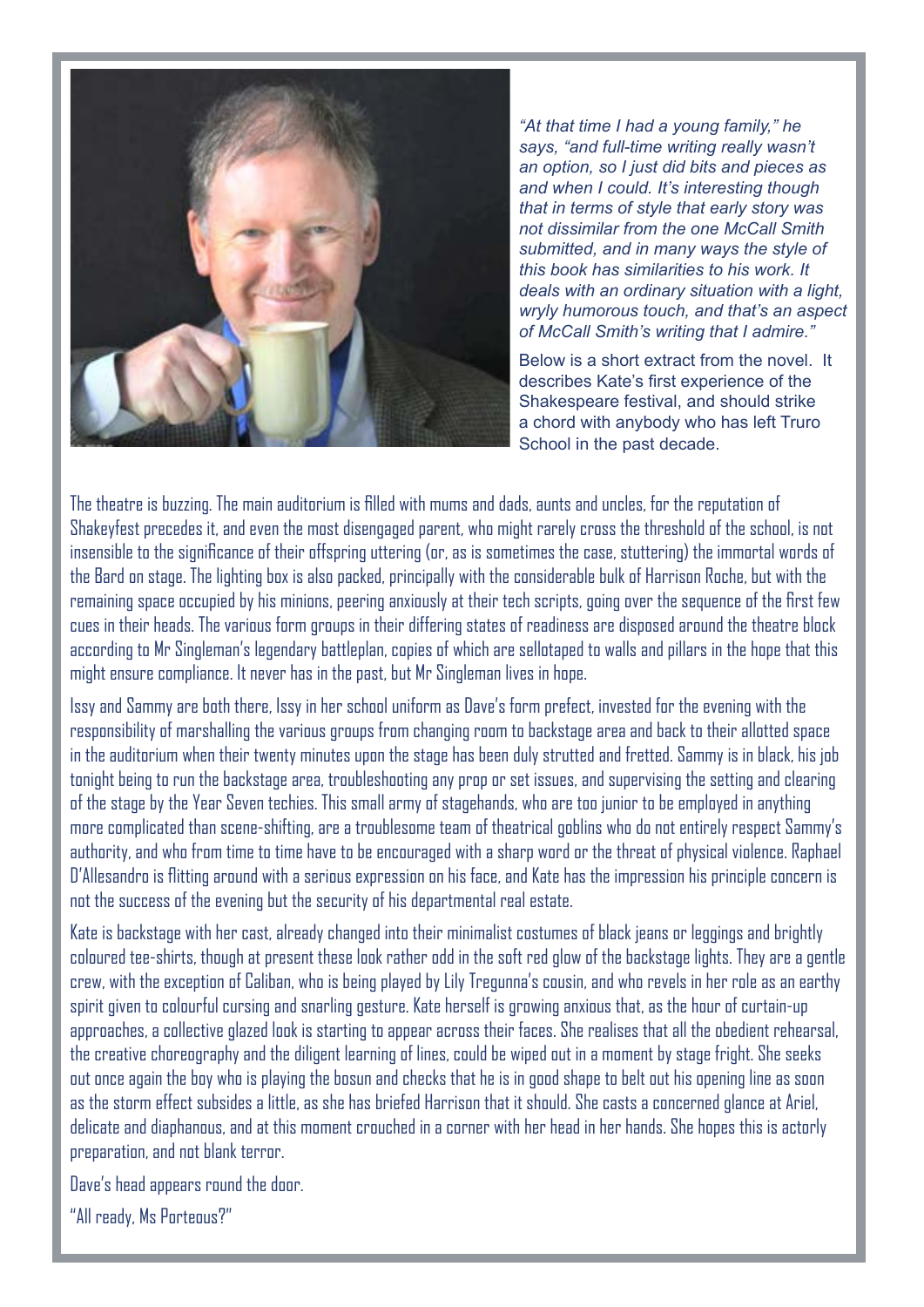She smiles and gives him the thumbs up, and amid the nervous tension feels a flutter of a different kind of excitement. She rather likes this secret that they have.

An adjustment to the house lighting quietens the hubbub of the audience, and she knows that Frances will be stepping out of the wings. She listens as her Head of Department, with her customary gentle confidence, welcomes the parents to the theatre, and explains the format of the evening. It seems to take an age to get through the fire evacuation procedures, the arrangements for interval refreshments, and the list of dos and don'ts that are deemed necessary to ensure a smooth show, and her cheeks ache from dispensing encouraging smiles to her now clearly petrified cast. Then suddenly Frances is saying,

"So, without further ado, please put your hands together for 8G, who are presenting… The Tempest!"

Under cover of the applause, and with the help of Sammy, she ushers her group out onto the darkened stage, and watches anxiously from the wings as they take up their positions, most sitting cross legged in the shape of a boat, while others strike pre-rehearsed frantic-mariner attitudes. She is relieved to see that Ariel is in position and looking alert.

"They'll be fine, Miss," Sammy whispers kindly, "So long as they know their lines."

Up in the box, the sound guy on one desk, and the lighting guy on the other, glance up at Harrison, are given the nod, and hit their respective buttons.

There is an almighty crack of pre-recorded thunder, the blue wash comes up and the strobe kicks in, and the Bosun bawls at the top of his voice "Avast me hearties!" This is not of course the opening that Shakespeare wrote, but one that Kate has imposed upon her adapted script in the interests of getting the play off to a strong start. The tactic works.

In the time available they can only scratch the surface of the Bard's enigmatic and magical swansong to the English stage, but they rattle in some style through abbreviated renderings of the storm, the Ferdinand and Miranda log-carrying scene, the rude bits with Caliban under her gaberdine and finally, and rather impressively, Prospero's grand renunciation of his magic. Then the stage empties to leave only Caliban, temporarily forgotten in a corner, whose final flourish is to pick up Prospero's staff, shamble downstage centre, and cackle obscenely at the audience as the lights fade to black. There is a moment's silence, then the theatre bursts into enthusiastic applause, nobody clapping more excitedly than Kate in the wings.



**Extract from Mentoring Mr Singleman ©Wildword Publications 2020**

**Mentoring Mr Singleman is available as a paperback and e-book from Amazon. Iain writes under the penname of Kim Sancreed.** 

**[CLICK HERE](https://www.amazon.co.uk/Mentoring-Mr-Singleman-Cornish-Romance-ebook/dp/B0847RVVL9/ref=sr_1_1?keywords=Kim+Sancreed&qid=1580205147&s=digital-text&sr=1-1)**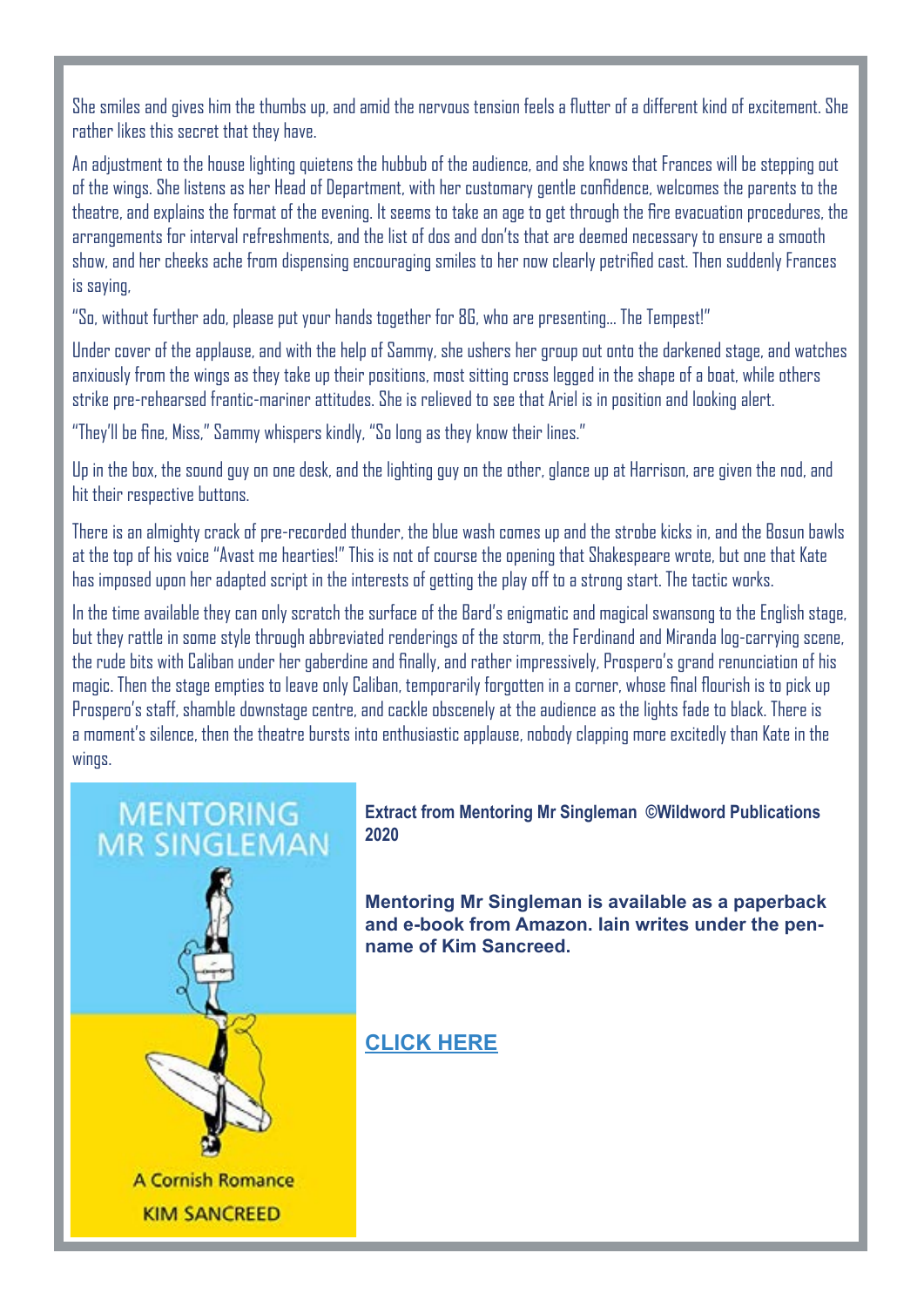### **View From The Chamber - 13/08/2020**

Dare we look forward to more stable times in Cornwall and in business? Unfortunately, everybody has seen the headlines saying that 1 in 3 businesses is planning redundancies in the next three months so, understandably, many employees are worried and many small business owners are losing sleep. In truth the picture I'm seeing locally is much more nuanced than this. Vacancies advertised are on the increase, the hospitality sector is busy and there is pent up demand being released in Cornwall, our tech businesses are thriving on the international stage, and more and more businesses can use homeworkers



based in wonderful places like Cornwall working remotely which is having a positive impact on house prices – if you see 'increasing' as a positive!

Without being glib about the threats facing people and businesses in the short term, I am one of the few private sector people on Cornwall Council's Recovery Group; and Cornwall Chamber of Commerce is doing our bit to get Cornwall back on its feet again. The inaugural Cornwall Festival of Business took place in 2019 with the centrepiece being the 10th Busines Fair in the Sir Ben Ainslie Sports Centre at Truro School last November. Sadly, due to Covid, that is not possible this year. So we have come up with a cutting edge tech solution. The Festival is planning to have 60 virtual events across Cornwall & Scilly through the week.

**If you are interested in hosting one, no matter how modest, you can register your activity and benefit from the Chamber's extensive marketing of the Festival by visiting our website (use the link below).**

The Business Fair is going to be amazing. It is the first virtual business fair in the South



West to use some state of the art software to create an online Exhibitors Hall with stands and personnel with whom you can interact, and an auditorium for presentations, videos and interactive workshops. It will make you smile it's so cleverly done, so do look out for the promotions. The Festival and the Fair are evidence that Cornwall can prosper doing things differently. The crisis has been a catalyst for change to ways that will suit Cornwall's public vision and private psyche in ways that haven't suited Cornwall for decades.

And the collaborative approach we take to sorting out problems here, added to our natural resilience and resources mean we have lots to be positive about. But, if you're worried about losing your job, do use the Chamber and all your networks to explore your options.

#### By **Kim Conchie**

Chief Executive Officer, Cornwall Chamber of Commerce TS Chair Of Governors & Foundation Trustee

**[CLICK HERE](https://www.cornwallchamber.co.uk/)** for the Cornwall Chamber of Commerce website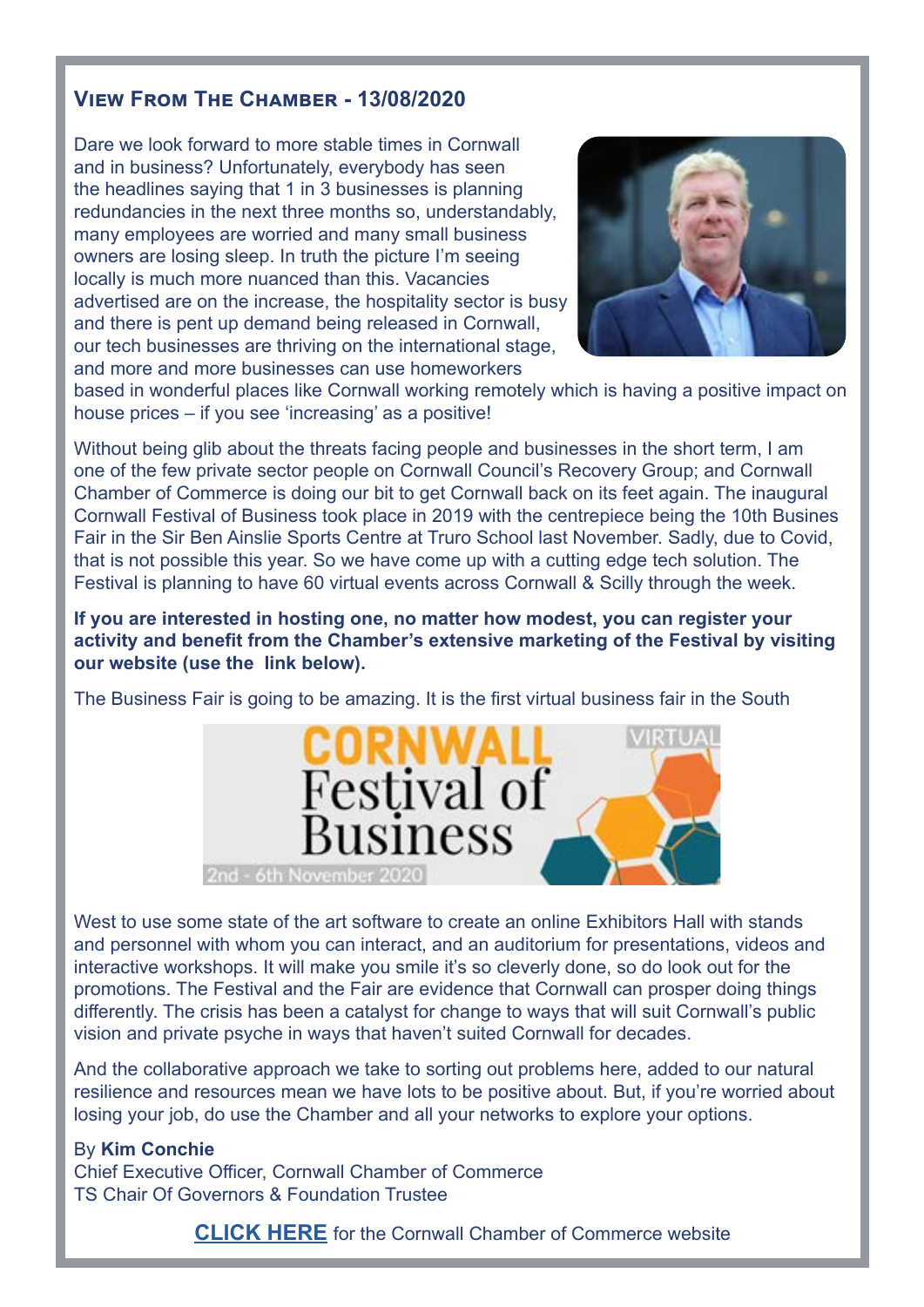#### **Colin Benney CO69**

#### **Rotary Club Member & Shelterbox Volunteer**



I joined the Rotary Club of Helston – Lizard in 2000. At the time the club was looking for a project to celebrate the Millennium. A member, Tom Henderson, suggested putting essential items a family would need to survive following a major natural disaster such as a tent, sleeping bags, cooking equipment, water containers and water purification tablets into a robust box. The club supported the idea and subsequently funds were raised to purchase the necessary items for the first boxes. We received great support from the Helston community and from other Rotary clubs. Rotary International has 1.2 million members around the world and this has been a major factor in enabling this small Cornish Charity to expand and reach out providing aid to people in need all over the world. It is now one of Rotary International's official project partners.

The story of how Shelterbox developed is told in full on the Shelterbox web site [www.shelterbox.org](http://www.shelterbox.org).

We are currently celebrating 20 years of operations. To illustrate how the delivery of aid has developed over the years; when we started, we worked closely with Vango who design and supply our tents. Our tents are mainly made in China and Vango are based in Scotland. The tents were imported from China, delivered to Vango in Scotland. They were then sent to us and we arranged for them to be packed into our boxes in our warehouse in Helston. The boxes were then dispatched to where they were needed and, ironically, sometimes that might not be far from where they were made.

Shelterbox moved to a modern office building in the centre of Truro in 2017, opened by The Duchess of Cornwall our President. From that office, operations are coordinated to supply essential aid where it is needed all over the world. We have worked in nearly 100 countries over the last 20 years. We now have warehouses at strategic places around the world such as Dubai, Malaysia, The Philippines and Panama so that we can deliver aid when it is needed more cost effectively and more efficiently.

The Truro office also has a Visitor Centre, the only disaster relief visitor centre in the country. At about the same time as the centre opened, I retired from Cornwall Council as an Area Valuer. I decided to be a volunteer at the Visitor Centre as I felt I was well placed to be able to tell the story of the development of Shelterbox and encourage others to get involved or just donate to the charity. It also provided me with the opportunity to relate current challenges and news of new developments back to members of my Rotary Club who after all, founded the Shelterbox Charity.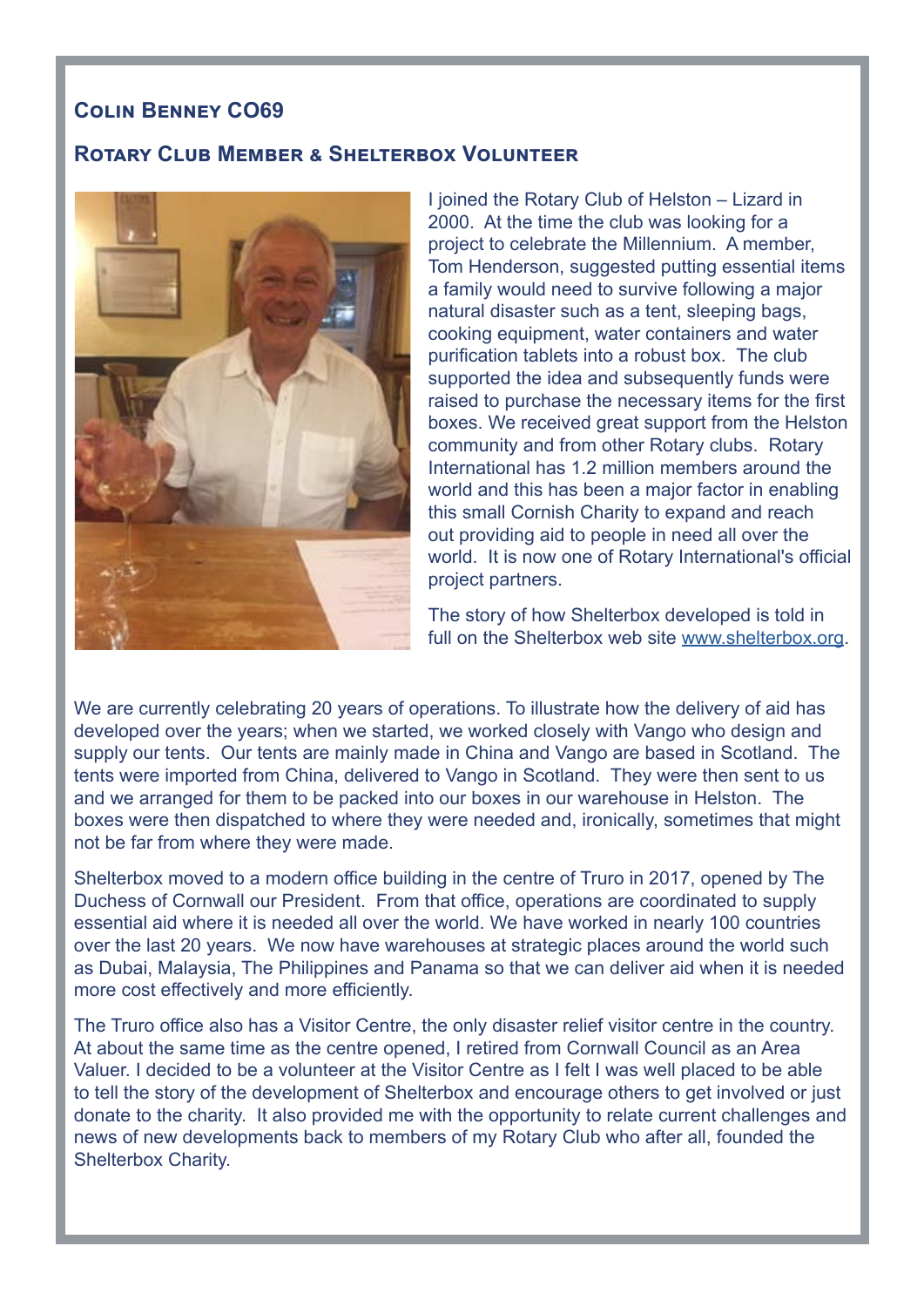We receive visitors from all over the world and I have met many Old Truronians. We also encourage school visits and last year it was a great pleasure to show around 500 pupils from Truro School, in groups over two days; our biggest ever school visit.

Unfortunately, because of Covid 19 restrictions, the centre is currently closed. But this perhaps emphasizes the difficulties that ShelterBox faces delivering aid. It is the poorest countries that are worst affected and least able to cope when such a disaster strikes.



On Sunday 26th July I organised a cycle ride for members of our club to celebrate 20 years of Shelterbox operations, "The 20 for 20" challenge". I am pleased to say seven members of the club completed the challenge and we found out later we had actually cycled over 28 miles from Helston to the Lizard and back.

*Colin Benney CO69*



**E** ShelterBox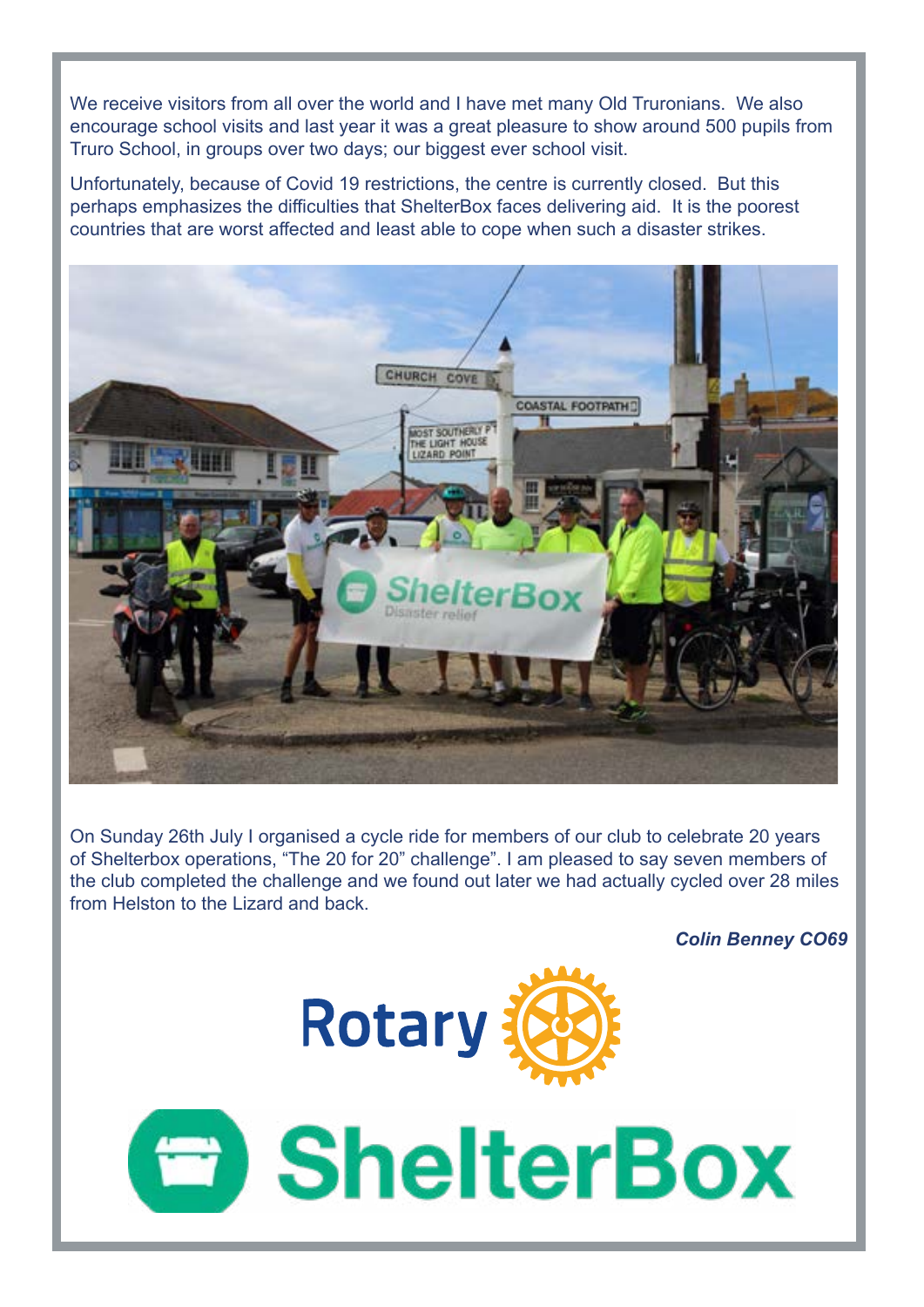

#### **Hello from the Truro School Cookery team.....**

#### **Aprons at the ready....we're back!**

Finally, we have some exciting news!!! More than 4 months since the very sad day that we had to turn off the ovens and fridges at Truro School Cookery, we are ready to throw open the doors!! AJ and Maria have been busy writing a mouth-watering menu of courses to entice you back to our kitchen, and whether you have a voucher to use or simply want something to look forward to, booking is now open!

Rest assured your safety is of the utmost importance to us so we have decided to halve the number of guests on all of our courses until further notice. We have also put in place a range of other measures to keep everyone super safe ([see our COVID statement\)](https://truroschoolcookery.com/general-news/coronavirus-statement/), however rest assured the tunes will still be rocking and the fizz will still be flowing.

Head over to our website for everything from 'AJ's Autumnal Favourites' to 'Maria's Greek holiday that never was', not forgetting the return of our sell-out Christmas trio. What's more, we have a special Summer sale with 10% off all of our bookings made in August to celebrate our reopening.

We just can't wait to see you all again very soon!



**Maria & AJ**

**[CLICK TO BOOK A COURSE](https://truroschoolcookery.com/cookery-courses-cornwall/)**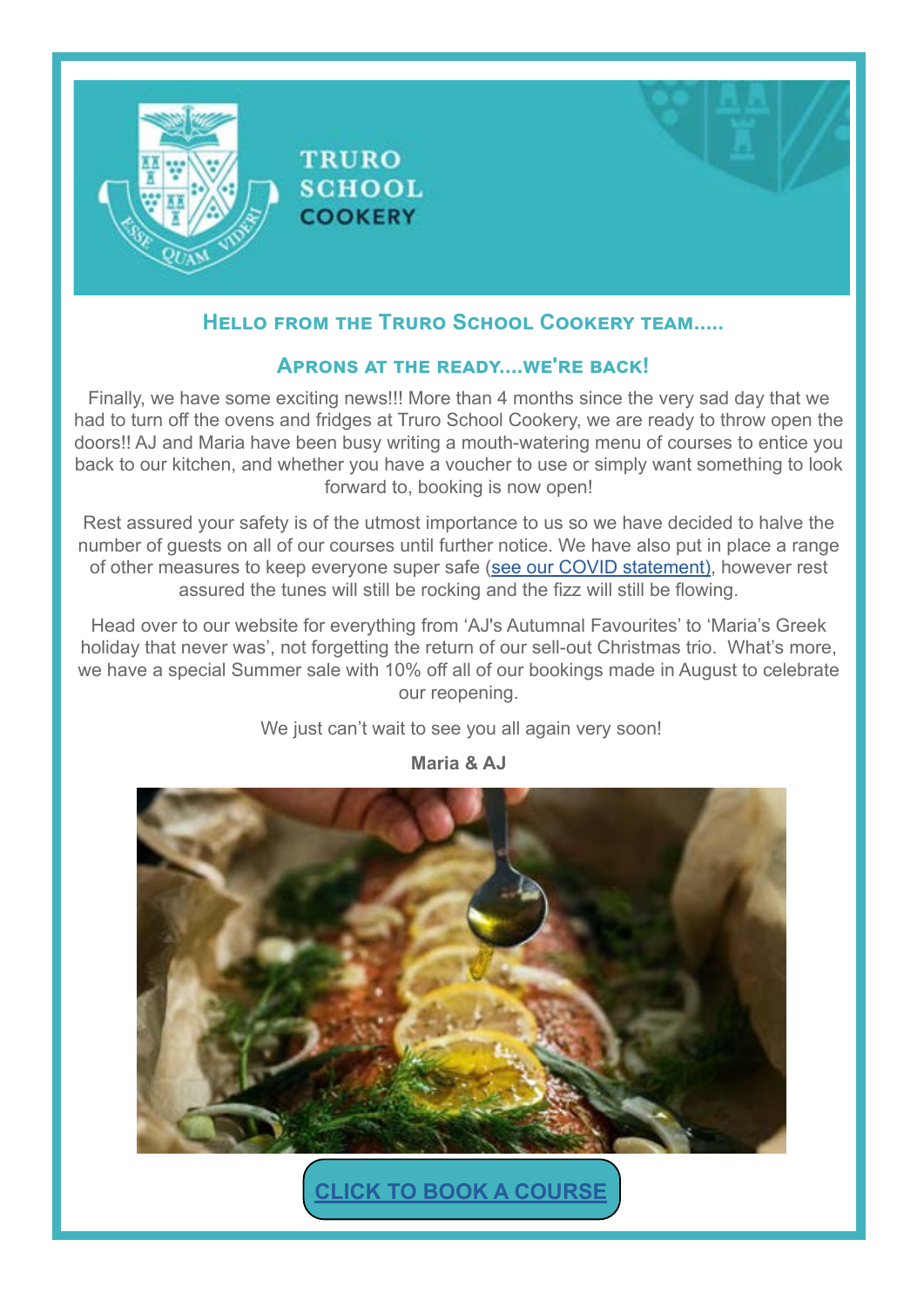



#### **INGREDIENTS**

3 – 4 ripe peaches (or nectarines) depending on size

2 chicken breasts

1 tablespoon olive oil for the griddle pan

Salt and pepper

1 red chilli

Small bunch fresh mint

2 tablespoons white wine vinegar (or cider vinegar or sherry vinegar)

1 tablespoon clear honey

1 teaspoon smooth Dijon mustard

6 tablespoons light olive oil for the dressing

125g mixed salad leaves

100 feta cheese

#### **Method**

- 1. Cut the peaches or nectarines in half to remove the stones then cut each half again to make quarters.
- 2. Cut the chicken into thin strips and season well.
- 3. Heat half the tablespoon oil in a griddle pan until very hot then cook the chicken strips for  $3 - 4$  minutes on each side until cooked through and slightly charred. Place on a clean plate to rest.
- 4. Add the remaining half tablespoon of oil to the griddle pan and cook the peaches or nectarines on their cut side for 1 – 2 minutes until charred and slightly soft. Set aside on the same plate as the cooked chicken.
- 5. Remove the seeds from the chilli and chop into very fine pieces.
- 6. Remove the mint leaves from the woody stalks and chop very finely.
- 7. Place the vinegar, honey and mustard into a small dish and whisk together. Gradually add the light olive oil whisking thoroughly to make a dressing. Season with salt and pepper.
- 8. Place the salad leaves onto a serving plate. Scatter over the chicken and peaches.
- 9. Crumble over the feta then sprinkle over the chopped chilli and mint.
- 10. Finally drizzle over the dressing before serving.

My annual leave was spent at home with my grandchildren. They have just returned from Cyprus after a 3 year military posting. I haven't seen them since October 2019. Mollie *(pictured right)* and I made Maria's Marshmallow Toffee Crispy Cakes - and very delicious they were too - thanks Maria & Mollie! *Nicky B*

Don't forget to send your photos. **tsa@truroschool.com** 





## **Maria's Recipe**